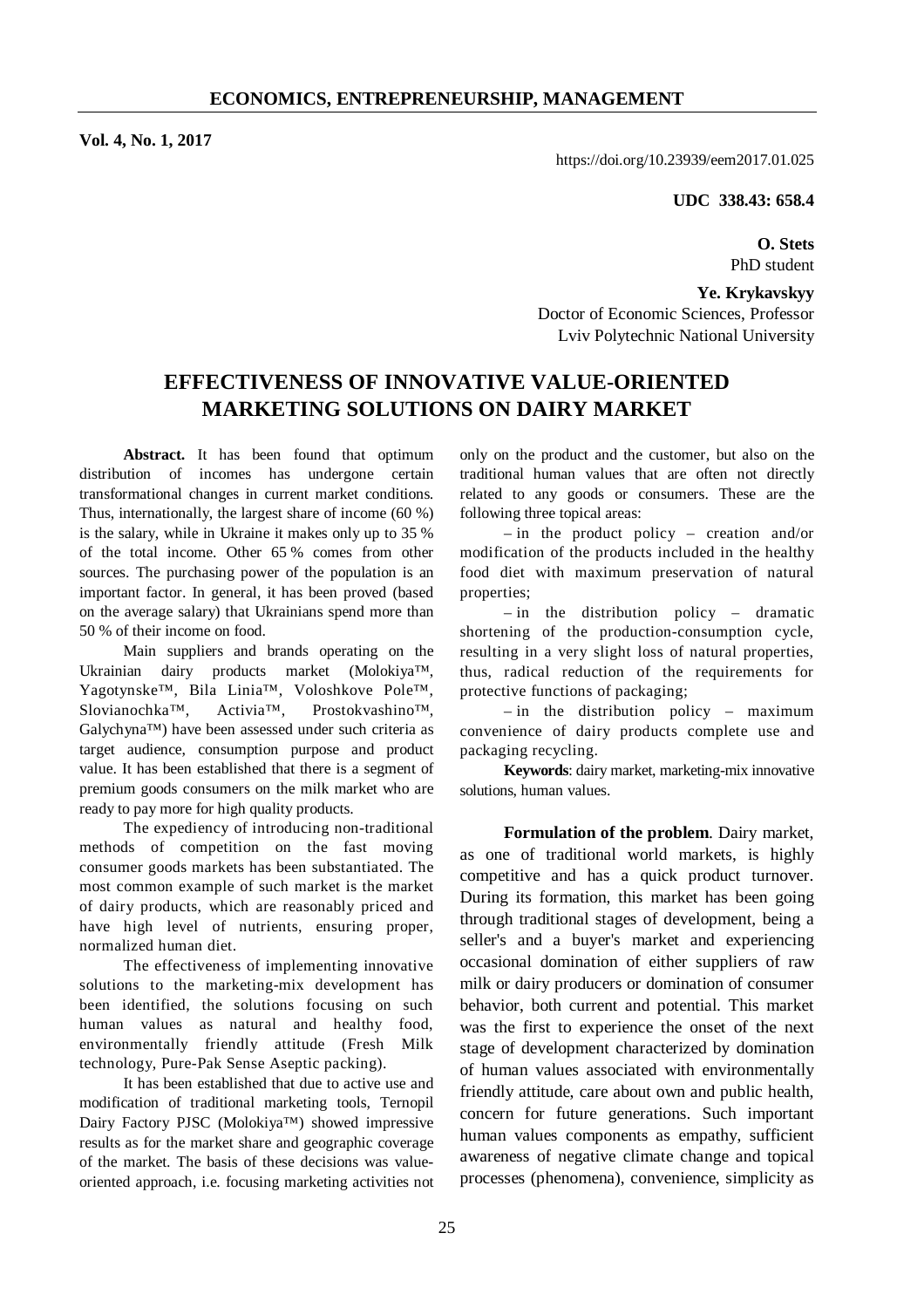### *O. Stets, Ye. Krykavskyy*

well as consistency with own position and behavior also remain in the focus of attention. Therefore, the success of business in the market of dairy products in Ukraine actually depends on making nonstandard, innovative decisions aimed at creating additional consumer values, often being close to spiritualvalues. Despite the fact that the issues of development and improvement of the dairy products marketing have always been in the focus of scientific research, constant changes taking place on the market and the emergence of new customer segments require finding new marketing solutions for its specific components.

### **Analysis of recent research and publications**.

A considerable amount of research has been conducted to study so called FMCG (Fast Moving Consumer Goods) markets; in Ukraine – markets of daily-demand goods). The research has been aimed at creating long-term competitive advantages, strengthening and maintaining the market position by the major market participants due to availability (for potential customers) of milk

products, which are generated by dairy product producers, distributors and retailers. The most important scientific results have been presented in the studies of P.S. Berehivskyi [1], S. V. Vasylchak [2], O. K. Shafaliuk [3, 4], E. V. Krykavskyi [5, 6, 7], N. S. Kosar [6, 7], N. R. Kubrak [5, 7], O. Yu. Bochko [8], L. Ya. Yakymyshyn [9].

**The purpose of the research is** to substantiate the necessity of making valueoriented marketing solutions on the dairy market as part of FMCG market.

**Materials and results**. Foodstuffs are the most necessary things for healthy life of a human. However, their quality and taste must meet established standards and needs of consumers. In general, (based on the average salary), it has been proved that Ukrainians spend more than 50 % of income on food. As of the second quarter of 2016, after buying essential commodities 75 % of the population still has some money that they spend mostly on clothing and outside leisure activities (Fig. 1).



*Fig. 1. Distribution of people`s income after buying essential commodities, %* 

## *Source: [10]*

Currently two methods for evaluating the distribution of people`s income are used:

1) income-based method measures distribution relatively to income and capital accumulation that are actually combined by the accumulated capital dynamics equation and characterized by the following formula:

$$
\frac{dK}{dt} = rK + y(t) - c(t),\tag{1}
$$

where  $y(t)$  is income at *t* time;  $c(t)$  is consumption at *t* time;  $K(t)$  is capital at *t* time; *r*  is interest rate on capital; *dK/dt* is the derivative from capital over time;

2) expenditure-based method measures the maximum amount of money, which an individual can spend during the month when the research is done.

While the first method is based on how much money *must* be spent, the second one represents how much people *can* spend for consumption. We can say that optimum distribution of incomes has undergone certain transformational changes under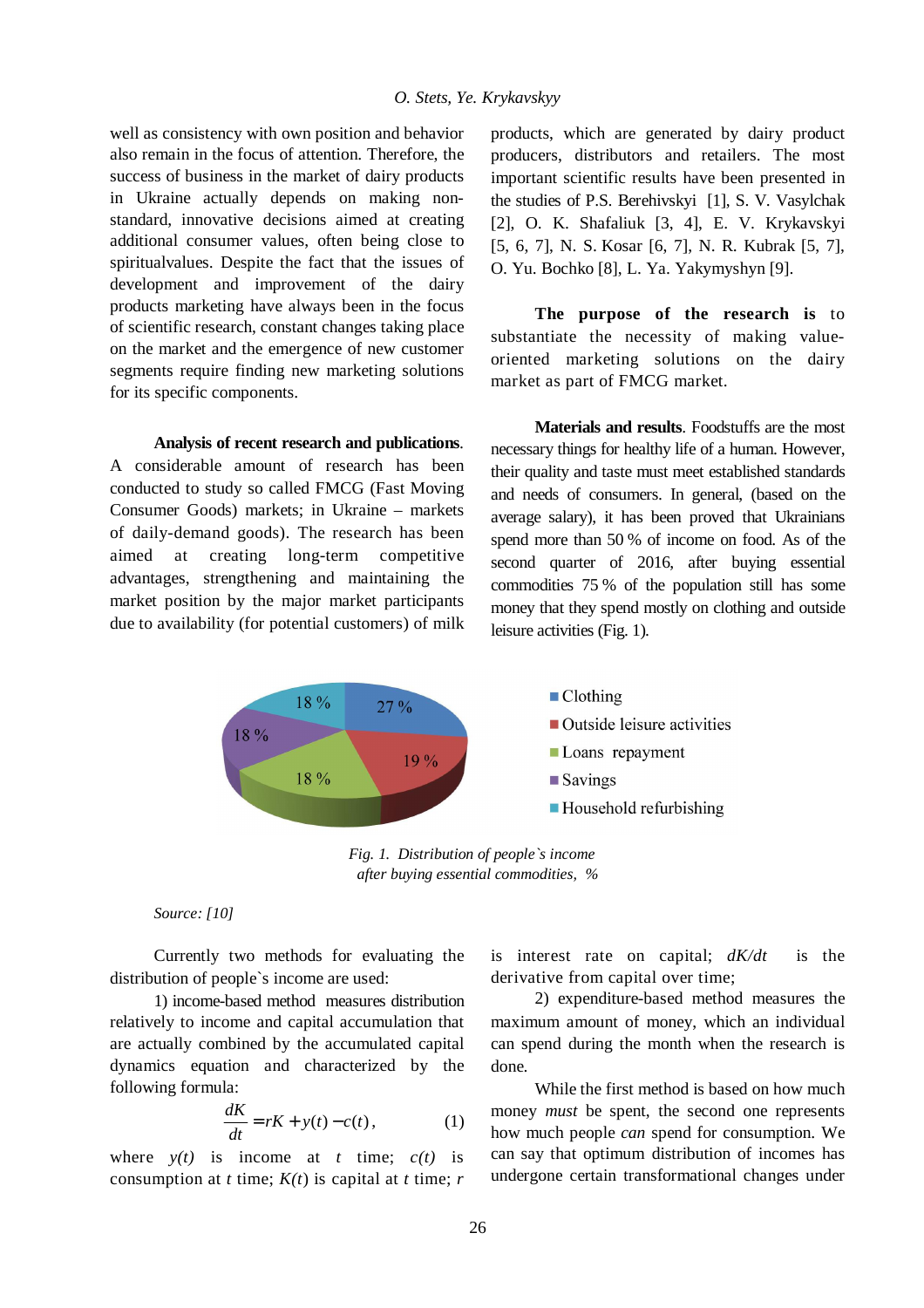# *Effectiveness of Innovative Value-Oriented Marketing Solutions on Dairy Market*

current market conditions. Thus, internationally, the largest share of income is the salary, while in Ukraine it only makes up 35 % of income. The rest accounts for additional income, making the main basis of people's purchasing power. As for most European countries, the share of salary in the overall income is more than 60 %.

Now Ukraine is still one of the most pessimistic countries in the world. In addition, it occupies the  $16<sup>th</sup>$  position in the rating of countries in terms of retailers' share in the total sales of the country (Fig. 2).

The most common products on fast moving consumer goods market are dairy products, which are reasonably priced and have high level of nutrients, ensuring proper, normalized human diet. Major suppliers of dairy products to fast moving consumer goods market in Ukraine are Molokiya™, Yagotynske™, Bila Linia™, Voloshkove Pole™, Slovianochka™, Activia™, Prostokvashino™, Galychyna™, which are presented in Table 1.

Fig. 3. shows the share of these brands within the studied market.



■ Share of retailers in the total turnover of the country, %

*Fig. 2. The share of retailers in the country turnover, %* 

*Source: [11]*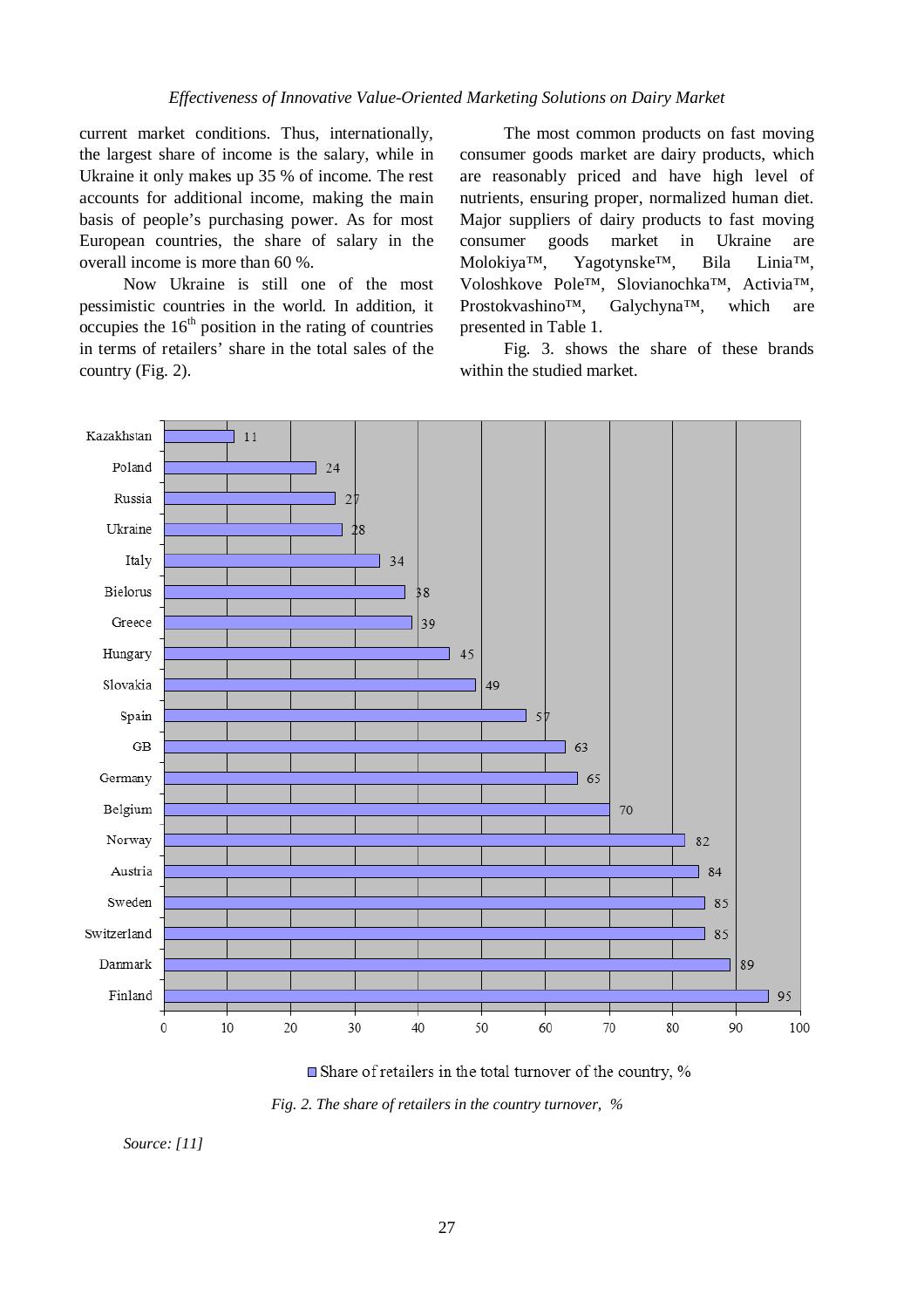*Table 1*

# Characteristics of major dairy brands on the fast moving consumer goods market **Characteristics of major dairy brands on the fast moving consumer goods market**

| Galychyna                            | Women,<br>children,<br>families,                | Health reasons,<br>for the feeling<br>of traditions                | traditions, care<br>about family<br>Power of<br>nature,<br>health            | Carpathian milk                                                                     | Galychyna - the<br>power of nature<br>eternal values.<br>Live among<br>in you                                        |
|--------------------------------------|-------------------------------------------------|--------------------------------------------------------------------|------------------------------------------------------------------------------|-------------------------------------------------------------------------------------|----------------------------------------------------------------------------------------------------------------------|
| Molokia                              | Women,<br>children<br>families,                 | Health reasons,<br>for breakfast,<br>lunch, dinner                 | Health, natural<br>usefulness                                                | natural qualities<br>preservation of<br>Maximum                                     | Milk that loves<br>hoń                                                                                               |
| Prostokvashino                       | Young families,<br>children                     | the feeling of home<br>Health reasons, for<br>environment          | Health, nostalgia,<br>tasty food                                             | from grandmother,<br>traditional recipe<br>As in childhood,<br>healthy bacteria,    | conveniently near!<br>homemade style<br>Prostokvashino<br>Prostokvashino<br>Fresh milk<br>from dairy<br>champion.    |
| Activia                              | women<br>Young                                  | the feeling of<br>digestion, for<br>easiness<br>reasons,<br>Health | Care about<br>"to be fit"<br>oneself,                                        | Actiregularis<br>habit, 10<br>bifidoba-<br>Positive<br>billion<br>cteria            | My secret of<br>Good mood<br>starts from<br>easiness.<br>within                                                      |
| Slovianochka                         | Women, families,<br>children,                   | Health reasons,<br>for breakfast,<br>work lunch,<br>dinner         | Health, natural<br>usefulness,<br>traditions                                 | Live kefir culture,<br>based on home<br>convenient<br>packing<br>recipes,           | Saving natural<br>usefulness                                                                                         |
| Voloshkove<br>Pole                   | families,<br>children<br>Young                  | Health reasons,<br>for breakfast,<br>lunch, dinner                 | traditions<br>Health,                                                        | oven, natural<br>From house<br>ingredients,<br>"live"                               | Pole - exquisite<br>Voloshkove<br>Voloshkove<br>Pole - live<br>traditions.<br>forgotten<br>product.<br>taste of $\,$ |
| Bila Linia                           | Women,<br>families,<br>children                 | reasons, for<br>feeling of<br>Health<br>safety                     | Health, safety                                                               | quality control<br>technology,<br>Modern                                            | White line-<br>the line of<br>quality                                                                                |
| Yagotynske                           | Women, families,<br>children, elderly<br>people | Health reasons,<br>for breakfast,<br>work lunch,<br>dinner         | Care about family<br>health of children<br>care about the<br>health, special | longevity, lowers<br>normalizes blood<br>Promotes active<br>cholesterol,<br>glucose | the whole family.<br>Now, nationwide<br>Yagotynske - for                                                             |
| ristics of the<br>Characte-<br>brand | audience<br>Target                              | Term and aim<br>consumption<br>ЪÇ                                  | Emotions                                                                     | Rationality                                                                         | Slogan                                                                                                               |

28

Source: author's research *Source: author's research*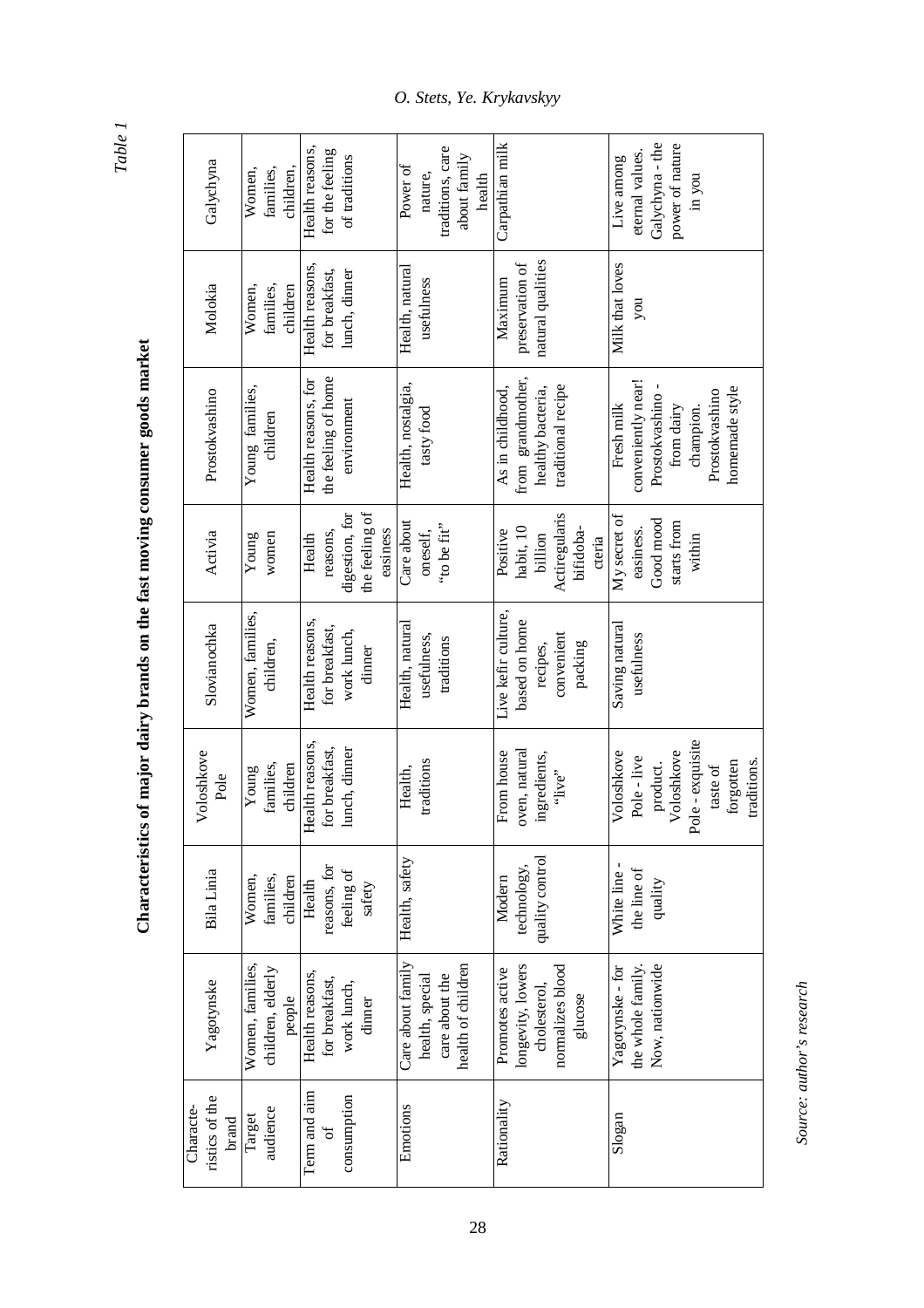

*Fig. 3. The share of major dairy brands on the fast moving consumer goods market of the Western region* 

*Source: based on the author's research* 

Ternopil Dairy Factory PJSC (Molokiya™) is one of Ukrainian companies operating on the retail market that has been effectively and dynamically developing for the past 20 years producing natural and healthy dairy products. Basic company product is milk which is produced by Fresh Milk technology, preserving its natural taste and useful properties.

Due to active use and modification of traditional marketing tools the company showed impressive results as for the market share and geographic coverage of the market. Following are the key factors of such success: first of all, the basis of the company development is valueoriented approach, i.e. focusing marketing activities not only on the product and a customer, but also on the traditional human values that are often not directly related to any goods or consumers. These are three topical areas:

– in the product policy – creation and/or modification of the products included in the healthy food diet with maximum preservation of natural properties;

– in the distribution policy – dramatic shortening of the production – consumption cycle, resulting in a very slight loss of natural properties, thus, radical reduction of the requirements for protective functions of packaging;

– in the distribution policy – maximum convenience of dairy products complete use and packaging recycling.

It should be noted that implementation of these issues enables increased affordability of dairy products as it is directly reflected in the cost of production and distribution, promoting environmental consciousness, facilitating introduction of environmentally friendly consumer behavior in the context of package management.

Currently Ternopil Dairy Factory PJSC pays special attention to health. The main goal of all brands without exception is improving the health of their consumers.

The current paradigm of healthy food observed now is its naturalness. The basic principles of Molokiya™ are still fresh, straight from the garden with minimum processing! One of the main goods produced by the company, which we study in our research, is milk, which is a consumer food product sold on a daily basis and regardless of the economic situation in the country. However, not all buyers like the taste of pasteurized milk in ordinary packaging. Many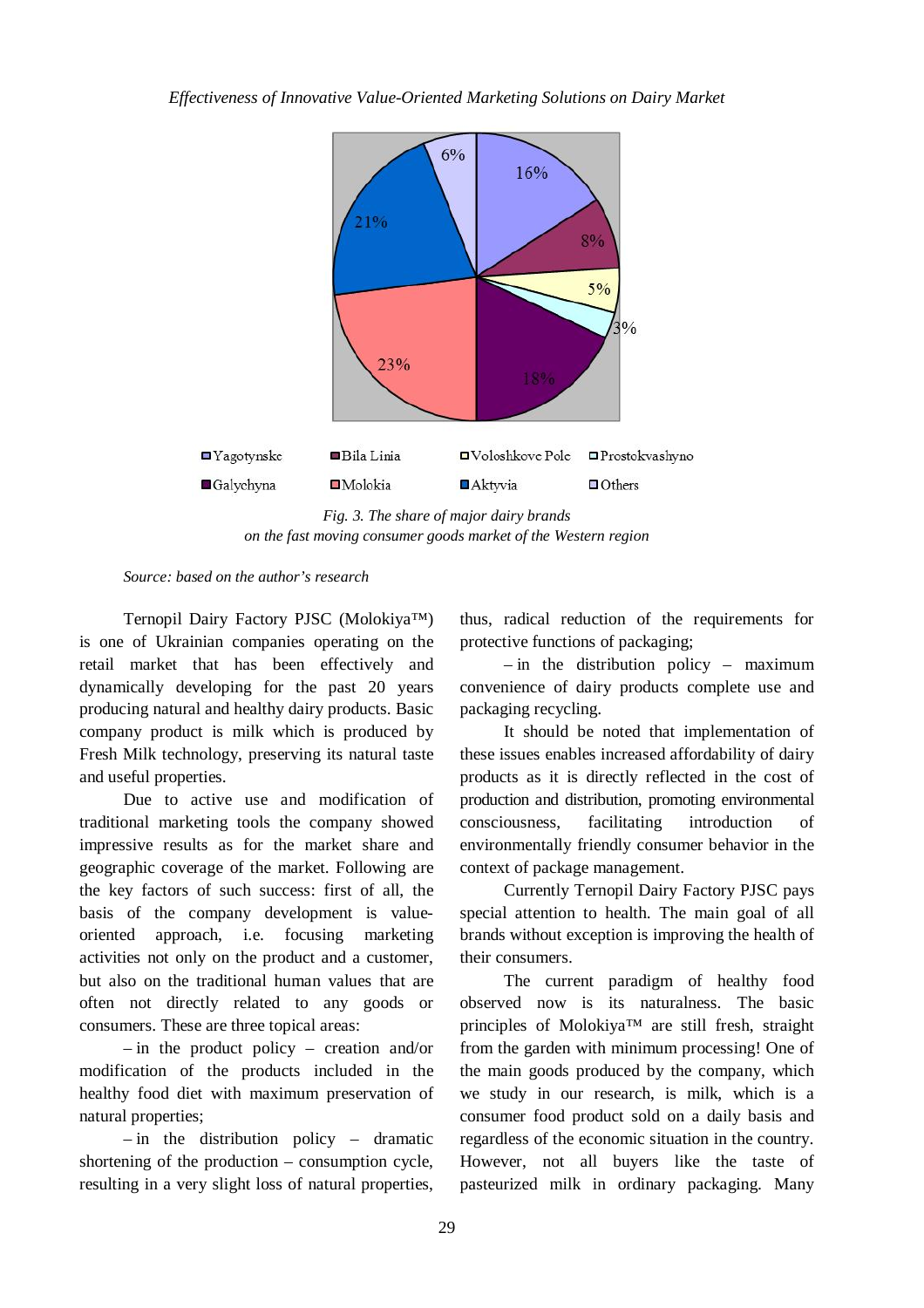people go to the village in order to buy fresh milk or purchase it from farmers' barrels, which is not very convenient. A trip to the village takes time, and usually the barrels are brought only on certain days; besides, the quality of milk from the barrel does not always meet hygienic standards.

The way out of this situation was found by Ternopil Dairy Factory PJSC which was the first company in Ukraine to introduce a European Fresh Milk standard. It preserves the natural structure of milk and its useful properties. In this regard, the amount of ultra-pasteurized milk in Ukraine in 2016 rose by 28 % compared to 2015 [12]. Today 60 % of Ukrainian consumers prefer premium products, i.e. the products which cost about 20 % more than the products of average price. As for dairy products, it is 32 % of consumers who are willing to pay more for the proper quality products [13]. Increased demand for more convenient packaging led to the market growth of small size milk cartons. In this regard, Ternopil Dairy Factory PJSC started using Pure-Pak Sense Aseptic cardboard packing, which combines both design and functionality: it is easy to fold, easy to compress the package to pour out remaining milk, which helps to reduce food waste. Furthermore, the possibility to fold the packaging reduces the volume of waste to be transported and recycled.

Asymmetric top of the packaging allows using packaging of various sizes, while its attractive elegant shape improves brand image on the shelves of the supermarkets. Upper edge enables printing for better orientation and providing information about the benefits of the product as well as placing advertising messages. New Pure-Pak Sense Aseptic packaging is the latest innovation of Elopak research and development department, which is constantly designing something new to improve cardboard packaging and increase its added value. In addition, the company launched a line of small size thin beverage cartons in order to meet current market demand for small and convenient packaging. Pure-Pak Sens Aseptic cartons are intended for dairy products and have a base area of only  $47 \times 32.5$  mm, making the packaging look very slim. Cartons range in size, having 7 packaging volumes: 80 ml,

90 ml, 100 ml, 110 ml, 125 ml, 150 ml and 180 ml. All of them are suitable for the same SIG Combibloc filling machine.

Thus, Ternopil Dairy Factory PJSC is one of the promising companies that seeks to improve public health.

Activia<sup>TM</sup> has the second biggest share on the dairy products market. The basic principle of the trademark under study is to get a good mood that starts from the inside.

Under the conditions of falling prices for milk and its increased supply, producers are forced to seek alternative markets and sales methods, resorting to automated selling of milk through vending-machines. Milk vending machines open up new business opportunities: buyers prefer quality affordable milk, thus investing in the dairy business results in rapid payback and profit growth. Consequently, the implementation of such an innovative project provides the opportunity to buy fresh milk near the house.

In the countries of America and Europe milk has been sold through vending machines for a long time. Such way of selling has become common, and milk business has become quite profitable. In the post-Soviet countries this business is completely undeveloped, although the investment is fully returned after a couple of months.

Main advantages of using milk vending machines for customers are:

− possibility to buy fresh milk quickly, at any time and without waiting in a line, close to one's home;

− availability of only high-quality milk delivered directly from the farm, with 3,7–4 % of fat, which makes it possible to use it for making cheese, yogurt, and sour cream;

− the price of tap milk is significantly lower than the price of the milk in cartons due to direct sale, significant reduction of packaging costs and absence of the vendors' pay;

− the machine preserves the taste and aroma of fresh milk;

− this method of selling complies with all hygiene standards.

Use of milk vending machines, where this good quality product can be purchased at a low price, results in increased product demand and turnover growth. Location of other consumer goods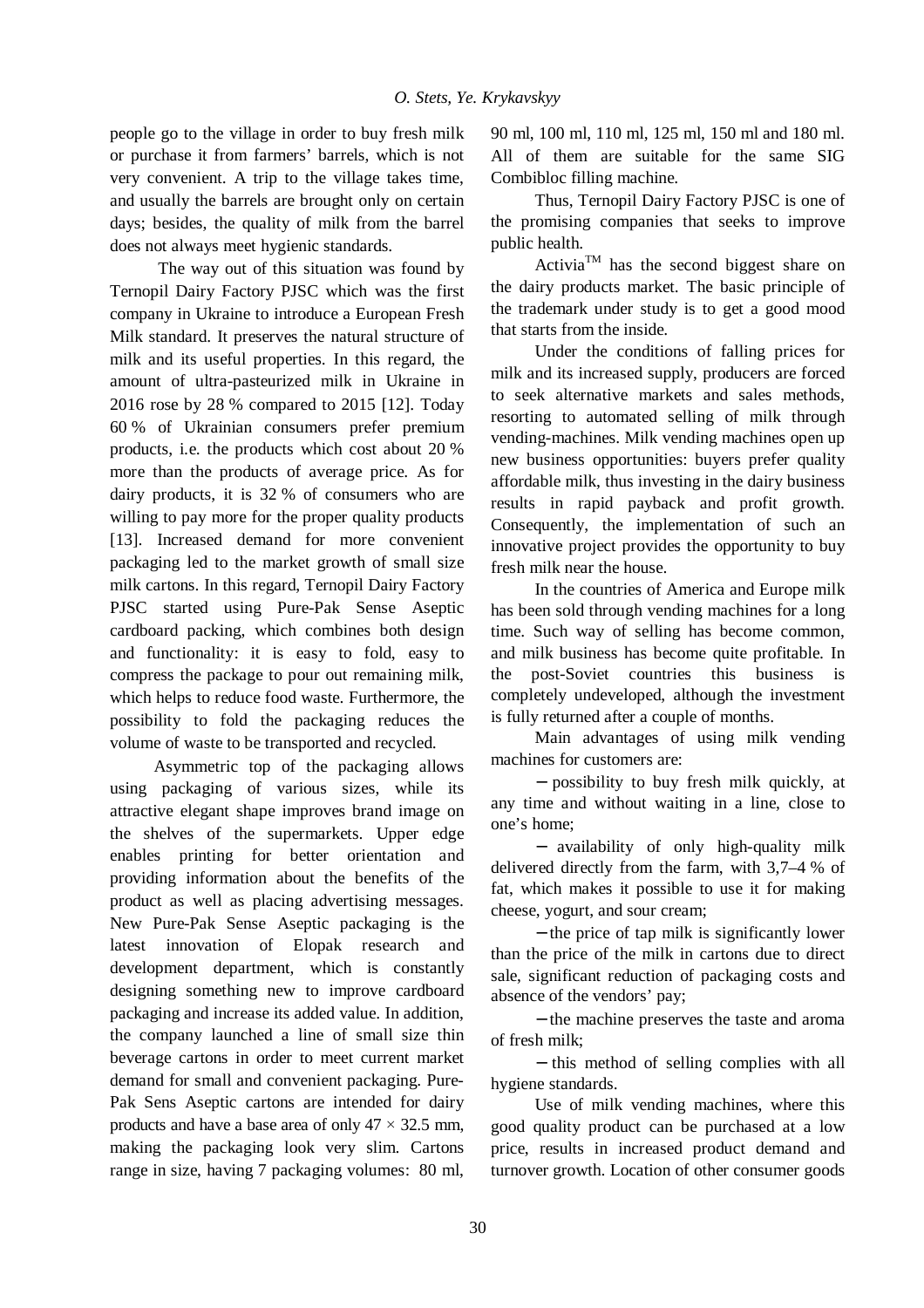next to milk vending machines will definitely increase sales, as together with milk buyers are likely to buy bread, pastry, cakes and other products from the range of food store.

As seen from above, purchasing of milk vending machines is a good investment for modern farms, which can provide them with steady income and rapid payback.

The first milk vending machine made by Swiss company BRUNIMAT GmbH appeared in Ukraine in the city of Uman in summer 2012 on the initiative of AVM Milk Producers' Association. At first, the citizens of Uman were surprised by the machine but it quickly gained popularity. Not surprising is the fact that the second milk vending machine was put into operation by AVM in October. Uman was not alone in this endeavor: automated points of milk sale appeared in other cities. Thus, spearheaded by AVM, they have been functioning in Odessa and Kirovograd regions. In current conditions, with the help of milk vending machines, Ukrainian farmers are trying to eliminate intermediaries in the chain of sales, relying on selling milk directly to consumers through such vending machines.

**Conclusions.** As a result of the study it was found that the quality of dairy products plays a special role on the fast moving consumer goods market. It was shown on the example of Ternopil Dairy Factory PJSC – the company that produces natural and healthy dairy products. The prospects for the development of the company in the present circumstances is to improve the quality of its products and to provide 24/7 availability of fresh goods for the public. Some steps have already been taken in this direction. Thus, the company has launched a new type of packaging – Pure-Pak Sense Aseptic. In order to provide availability of fresh milk around the clock, it is proposed that dairy enterprises use milk vending machines, which is a promising innovative way to expand their business.

### **References**

*1. Berehivskyy, P. S. & Zheleznyak, A. M. (2008). Konkurentospromozhnist molokopererobnykh pidpryiemstv: teoriia, metodyka, praktyka [The*  *competitiveness of dairy enterprises: theory, methodology, practice]. Lviv. [in Ukrainian].* 

- *2. Vasylchak, S. V. (2005). Formuvannia ta rozvytok rehionalnoho rynku moloka i molochnykh produktiv [The formation and development of the regional milk and dairy market: monograph]. Lviv: Scientific-Production Enterprise "Ukrainian Technologies". [in Ukrainian].*
- *3. Shafalyuk, O. (2009). Modern approaches in optimization of assortment portfolios and the brands architecture of enterprises on the example of the dairy industry. Marketing in Ukraine [Marketing in Ukraine] 6, 49–58. [in Ukrainian].*
- *4. Shafalyuk, O. (2008). Reserves for the demand growth and efficiency of marketing activities in the markets of dairy products]. Marketing in Ukraine [Marketing in Ukraine] 4, 12–18. [in Ukrainian].*
- *5. Krykavskyy, e. V. & Kubrak, N. R. (2010) The current accents of the formation of enterprises' competitiveness. Visnyk Khmelnytskoho natsionalnoho universytetu: ekonomichni nauky [Herald of Khmelnytsky National University: Economics Herald of Khmelnytsky National University: Economic Sciences] 3, 54–57. [in Ukrainian].*
- *6. Krykavskyy, Ye. V. & Kosar, N. S. (2012). The formation of marketing strategy of industrial enterprise. Menedzhment ta pidpryiemnytstvo v Ukraini: etapy stanovlennia i problemy rozvytku. [Management and entrepreneurship in Ukraine: stages of formation and problems of development] Lviv, 748, 357–361. [in Ukrainian].*
- *7. Kubrak, N. R., Krykavskyy, Ye. V., & Kosar N. S. (2013). Potentsial elastychnosti u formuvanni konkurentospromozhnosti promyslovykh pidpryiemstv [The potential of elasticity in the formation of the industrial enterprises' competitiveness: monograph]. Lviv: Lviv Polytechnic Publishing House, 2013. (Series "The world of marketing and logistics", 4). [in Ukrainian].*
- *8. Bochko O. Yu. (2016). The current state of volumes of dairy production in Ukraine. International scientific journal, 2016. 9, 13–15. [in Ukrainian].*
- *9. Yakymyshyn L. Ya. (2015). Strategic dimension of logistic operators in supply chains of products of daily demand. Economic Analysis: Sb. sciences works. Ternopil: Publishing and Printing Center of Ternopil National Economic University "Economic Thought". V. 21, 2, 238–244. [in Ukrainian].*
- *10. Na chomu ekonomliat Ukraintsi? [How do Ukrainians economize?]. (2017). Retrieved from*